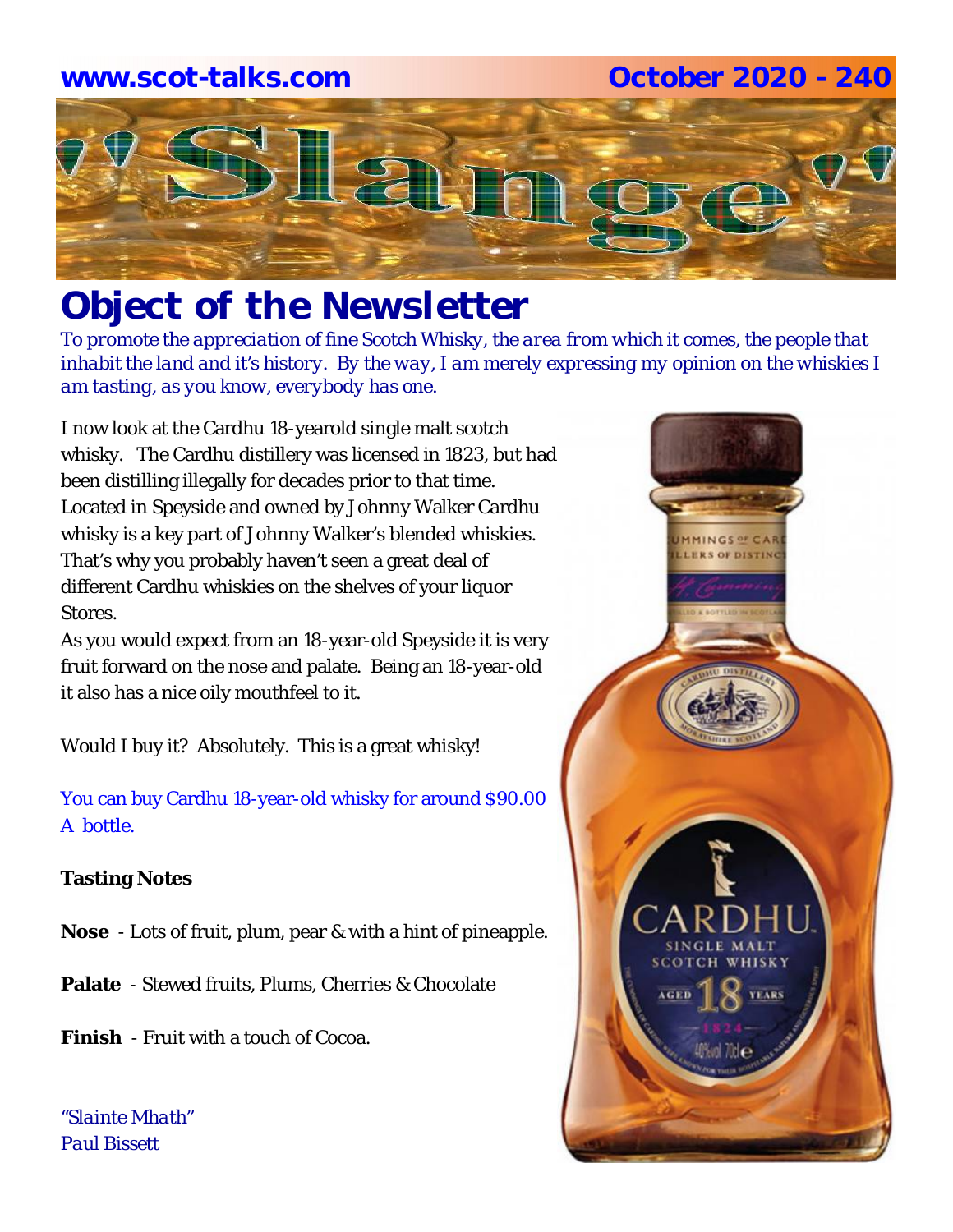# **www.scot-talks.com October 2020 - 240**



# **10 Essential Whisky Experiences in Scotland**

### By Life on Beacon

With more than 120 active distilleries in a country that's roughly the size of South Carolina, it's no wonder Scotland is at the top of many scotch lover's vacations. But with all of those options, how do you make the most of a trip to Scotland?

### **1. Create Your Own Single Malt Blend**

Most single malts are the mix of multiple casks from the same distillery ("single malt Scotch whisky" must be distilled from pot stills at a single distillery).

Blending casks together to get the target characteristics to shine takes decades to master – but you can try it yourself at several distilleries in Scotland. On the Solera Deconstructed tour at Glenfiddich in Speyside, you learn about the differences between sherry, bourbon, and new oak maturation, then mix your own 50cl bottle in the lab above their tasting room.

### **2. Take A Tour From A Legend**

There are a few people in the Scotch industry that have really made a name for themselves like Colin Scott (Strathisla, master blender for Chivas) and occasionally step in to lead a tour. Our favorite is the Warehouse Experience at Lagavullin, led by "the Islay legend", Iain McArthur. Iain has worked at Lagavulin for 50 years as of August of this year (!) and grew up on Islay. He's become the face of Lagavulin and one minute in the room with him, you'll understand why guests come back year after year for *the same tour with him*. One of our favorite souvenirs from the trip was a bottle of the Lagavulin Jazz Festival exclusive bottling that Iain signed for us, from casks he hand-selected, that we keep on display on our bar at home.

### **3. Stay At A Distillery**

What's better than visiting a distillery? Sleeping at one!

On Islay, check out the Bowmore Cottages which are built into the walls of Bowmore Distillery or the Cottages at Ardbeg, both on Islay. Both are great for extended vacations or group trips and are equipped with all the conveniences of home. You can also opt for the Harbour Inn on Islay, owned by Bowmore Distillery but located across the street, for more of a hotel feel. Book early though – availability goes quickly!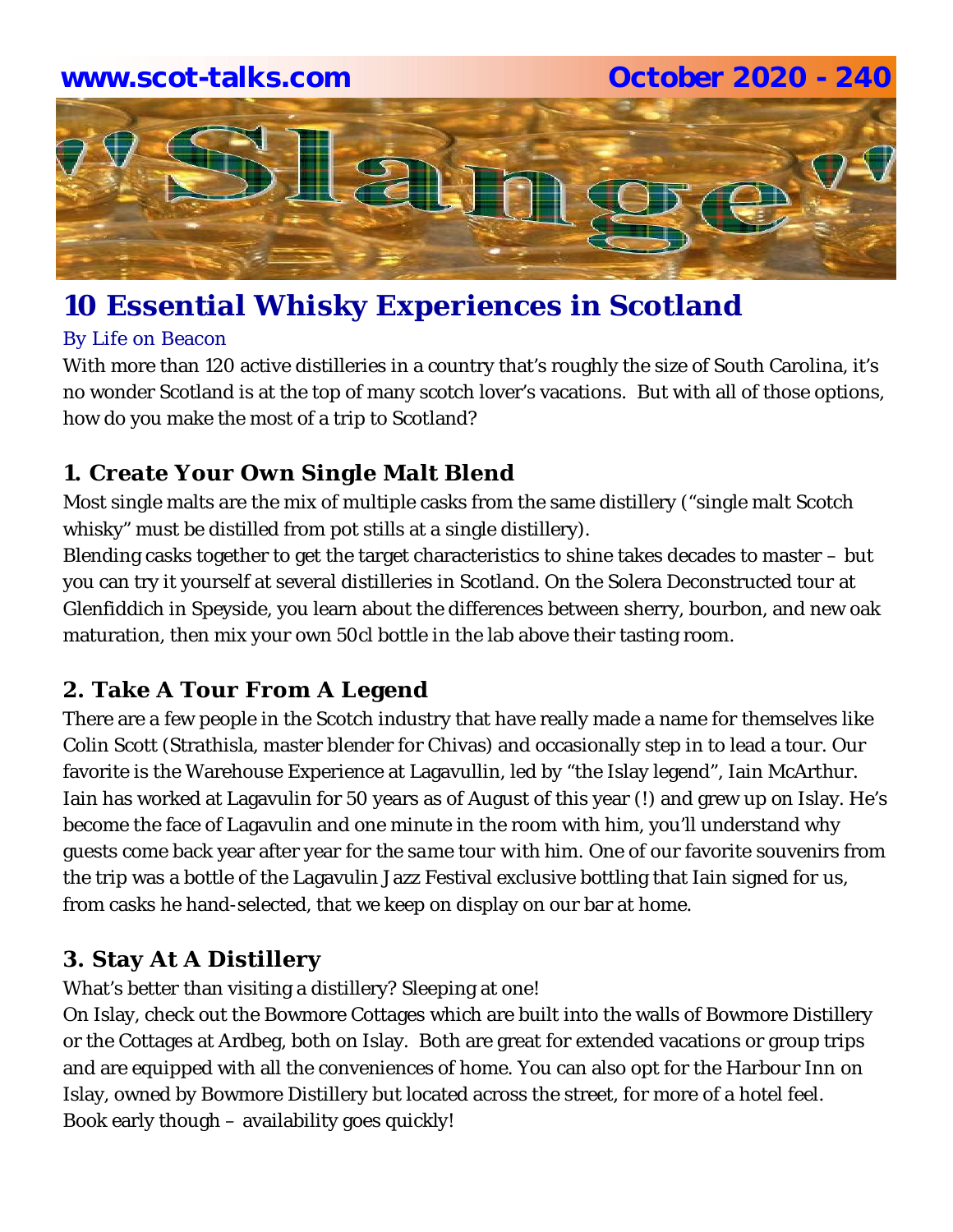# **www.scot-talks.com October 2020 - 240**

Below is a simple guide to help you choose your single malt Whisky, and the flavor notes you should expect from it. Being Scottish I recommend you find a likely candidate and try it in a bar before buying the whole bottle. This Issue; Cardhu 18-year-old For more information on this whisky go to www.malts.com/en-row/products/single-malt-whisky/cardhu



Floral, Herbal, fresh

Nutty, biscuit (cookie), Subtle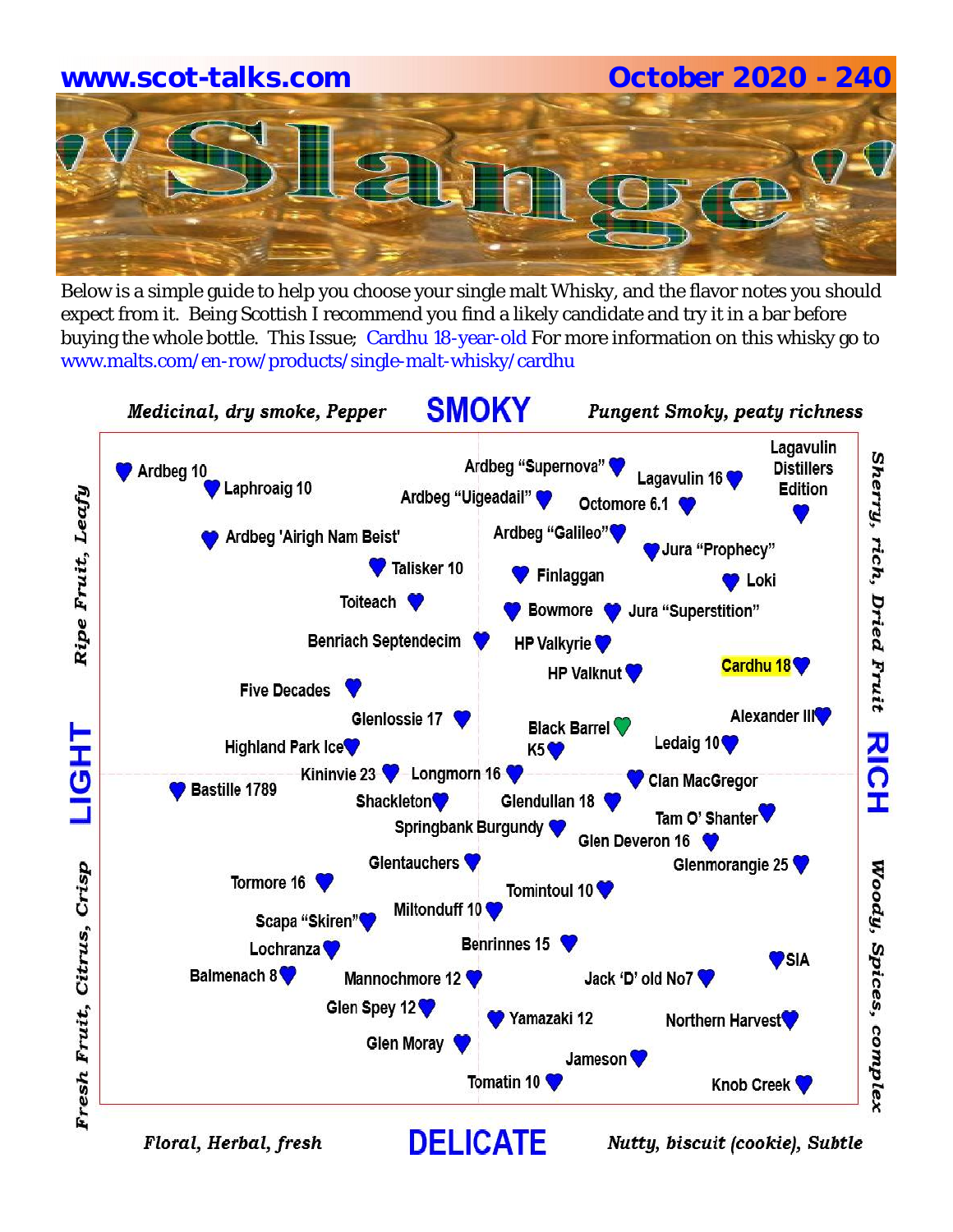

# **10 Essential Whisky Experiences in Scotland Cont.**

## **4. Sample Straight From The Cask**

While single barrel bottlings are common for bourbons, it's rare to find a scotch single cask direct from a distillery (you can purchase from independent bottlers, though). This is because a single malt may contain whisky aged in a mix of bourbon or sherry casks, or might be matured in 2-3 different types of casks before bottling. Casks are blended together to get the target flavors.

Several distilleries in Scotland offer special tours where you can pull straight from the cask and sample the difference between different cask types and maturation processes. Our favorites were Laphroaig and Lagavulin on Islay.

### **5. Work A Malting Floor**

The *best* malting floor experience is at Port Ellen Maltings where that's all they do. It's only open during the Islay Whisky Festival, so definitely get on the list for that if you're traveling to Islay in late May.

You can also view the malting floors at Laphroaig (Islay), Kilchoman (Islay), Highland Park (Orkney), and Benriach (Speyside), among others.

### **6. Visit A Cooperage**

Scotch aged in a variety of different casks, from used Bourbon battles to Sherry casks to new oak barrels. New barrels are the least common, so cooperages in Scotland focus on reassembling and repairing barrels that ship in from the US (bourbon barrels), France, and Spain (wine barrels).

Crafting and repairing crafts is still done by hand using traditional tools at many cooperages (Diagio's Cambus Cooperage in Alloa is the exception, with a High-tech automated production line). It's quite impressive to watch!

Several distilleries have their own cooperages you can visit but they all pale in comparison to the Speyside Cooperage, located near Glenfiddich and Macallan in Speyside.